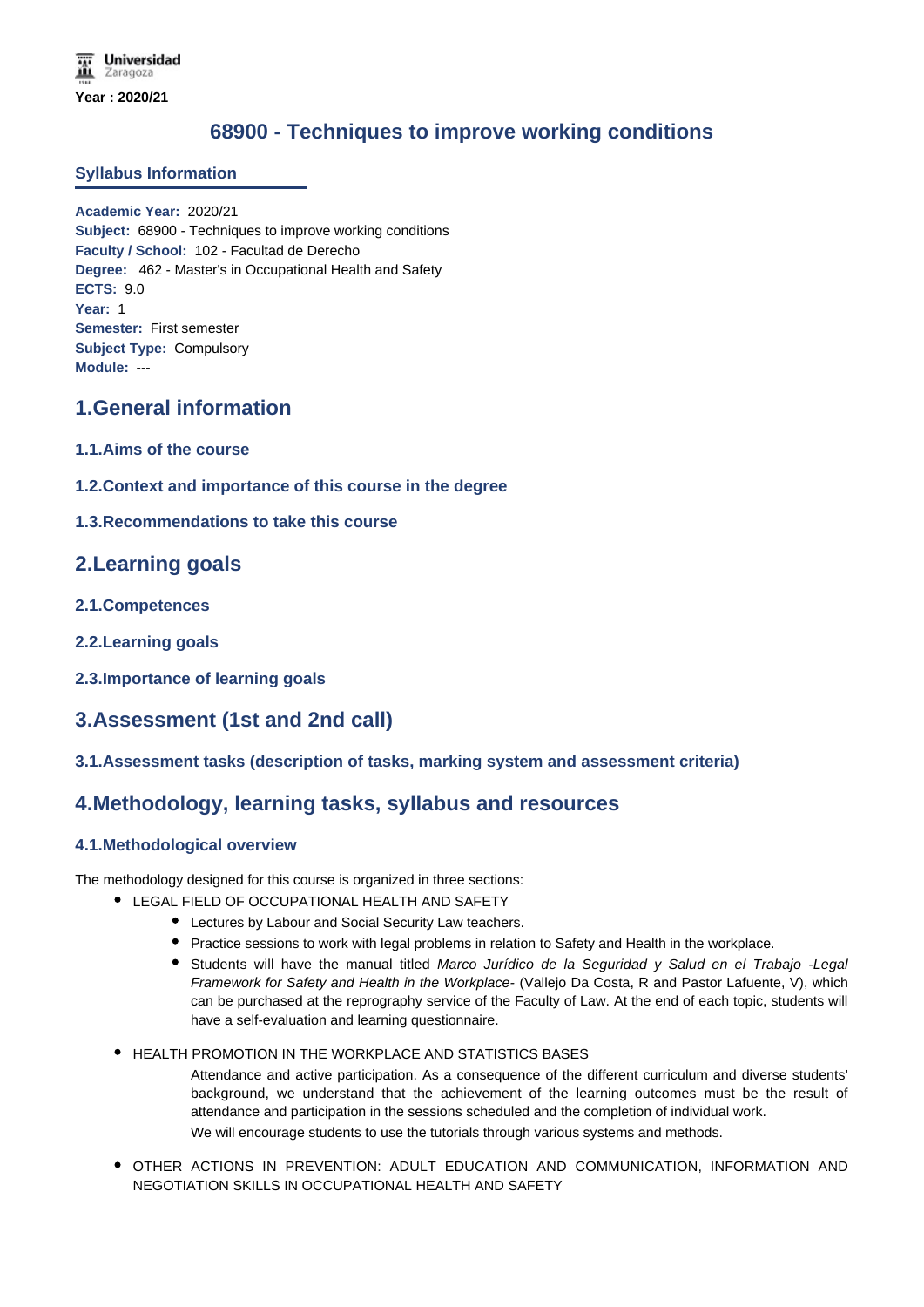Lectures. Students should refer to technical articles. Practice sessions. We will encourage students to use the tutorials through various systems and methods

### **4.2.Learning tasks**

The course includes the following learning tasks organized according to three main sections:

#### LEGAL FIELD OF OCCUPATIONAL HEALTH AND SAFETY

- 1. Topics
- 2. Self-Evaluation and Learning Questionnaire. Students will have the manual titled *Marco Jurídico de la Seguridad y Salud en el Trabajo -Legal Framework for Safety and Health in the Workplace-,* (Vallejo Da Costa, R and Pastor Lafuente, V), which can be purchased at the reprography service of the Faculty of Law. At the end of each topic, students have a self-evaluation and learning questionnaire.
- 3. Case Studies.
- 4. Guided case study related to the topics explained in the Lessons

#### HEALTH PROMOTION IN THE WORKPLACE AND STATISTICS BASES

- 1. Topics
- 2. Problem-solving tasks
- 3. Case studies
- 4. Seminars and individual work

#### OTHER ACTIONS IN PREVENTION: ADULT EDUCATION AND COMMUNICATION, INFORMATION AND NEGOTIATION SKILLS IN OCCUPATIONAL HEALTH AND SAFETY

- 1. Topics
- 2 Case studies.
- 3. Guided Case Study

### **4.3.Syllabus**

#### LEGAL FIELD OF OCCUPATIONAL HEALTH AND SAFETY

- 1. Topics
	- Safety and health in the workplace: concept and legal system
	- Safety and health policies
	- Employer's and workers' obligations
	- Protective and preventive services
	- Consultation and participation of workers
	- Employer's responsability
- 2. Self-Evaluation and Learning Questionnaire. Students will have the manual titled *Marco Jurídico de la Seguridad y Salud en el Trabajo -Legal Framework for Safety and Health in the Workplace-,* (Vallejo Da Costa, R and Pastor Lafuente, V), which can be purchased at the reprography service of the Faculty of Law. At the end of each topic, students have a self-evaluation and learning questionnaire.
- 3. Case Studies.
- 4. Guided case study related to the topics explained in the Lessons

HEALTH PROMOTION IN THE WORKPLACE AND STATISTICS BASES

- 1. Topics
- 2. Problem-solving tasks
- 3. Case studies
- 4. Seminars and individual work

OTHER ACTIONS IN PREVENTION: ADULT EDUCATION AND COMMUNICATION, INFORMATION AND NEGOTIATION SKILLS IN OCCUPATIONAL HEALTH AND SAFETY